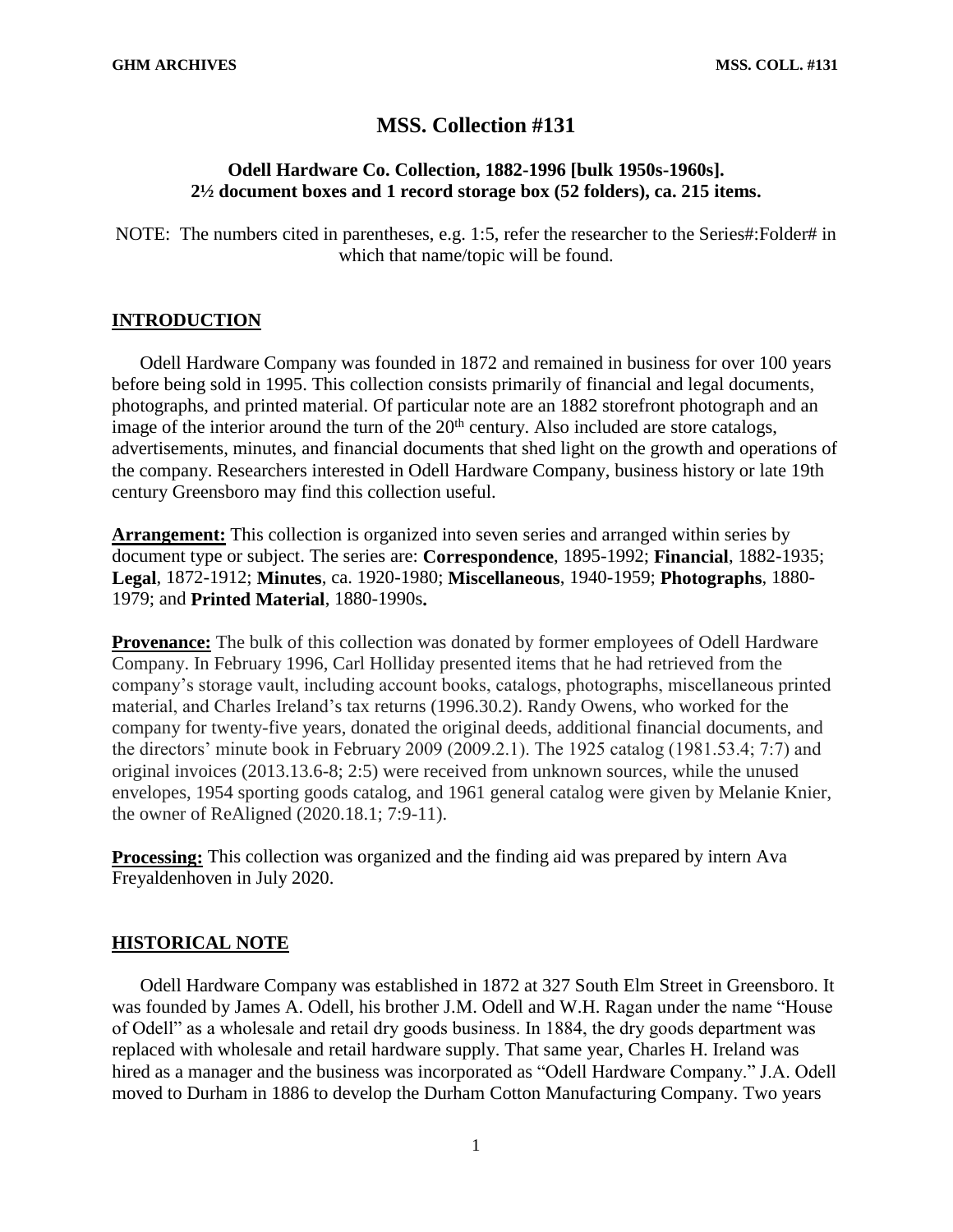later, he returned to Greensboro with capital to grow the business and once again became president.

By 1904, Odell Hardware was one of the largest companies of its kind in the southeastern United States. In 1912, James A. Odell retired and became chairman of the Board of Directors, a position he held until his death in 1930. After Odell's retirement, Charles H. Ireland, the treasurer and general manager since 1888, became president and served the company until his health forced him to retire in 1925. W.C. Boren Sr. of Pomona Terra-Cotta Company replaced Ireland as president, and Diffee H. Lambert became vice-president.

At its 50th anniversary in 1922, Odell Hardware employed 92 people between the wholesale brand and the retail store, not including company officers. It expanded from the South Elm location to a five-acre plot on Scott Avenue in 1933, with the new building providing three and a half acres of floor space. In 1946, Diffee H. Lambert was elected president and M.D. Stout became an officer. Stout had first been employed at Odell Hardware when he was thirteen years old and worked his way up to become vice chairman, secretary & treasurer, and director. The retail aspect of the company was terminated in 1942, and it became exclusively wholesale. Additions to the Scott Avenue building encouraged modernization, and by 1965 the structure had grown to 225,000 square feet, about five acres.

Odell Hardware modernized with pride through the mid-1900s. The efficiency of the wholesale warehouse became one of its prime objectives, and an IBM 360 Model 20 disk system was installed in 1967. In 1984, the company was bought by Genuine Hardware and the original name dropped, but the name and local ownership were restored in 1991. Between 1979 and 1995, the company went through four ownership changes before finally being absorbed by Orgill Inc. in December 1995. At that time, it was the oldest Greensboro business still in operation.

**Biographical Sources:** The sources used to compile this biographical note include items in the collection such as company histories, newspaper clippings from the *Greensboro Record* ranging from the 1940s to 1990s, clippings from a 1957 publication entitled *Southern Hardware*, and a book published by Odell Hardware Co. around 1972 for its 100th anniversary. Additional sources include an article by Jack Scism announcing the return of the Odell name (*News & Record*, June 24, 1991).

#### **SCOPE & CONTENT NOTE**

The Odell Hardware Co. Collection consists of correspondence, financial and legal documents, minutes, company history, maps, photographs, and printed material. Items range from the company's beginning in 1872 through 1996.

The photographs form the largest series and date primarily from the late 19th century or mid-20th century. They include an 1882 storefront, as well as images of the offices and store floor that show the company in its early years. The mid-20<sup>th</sup> century photographs, like that of a merchandise show in 1967, provide insight into the modernizing company, while the financial documents, deeds, and minutes also illustrate the growth and operations of Odell Hardware. Researchers interested in Greensboro history or North Carolina businesses may find this collection useful in studying the impact of one of Greensboro's earliest businesses. Established just two years after Greensboro became a city, Odell Hardware was an integral part of the city's growing economy and culture.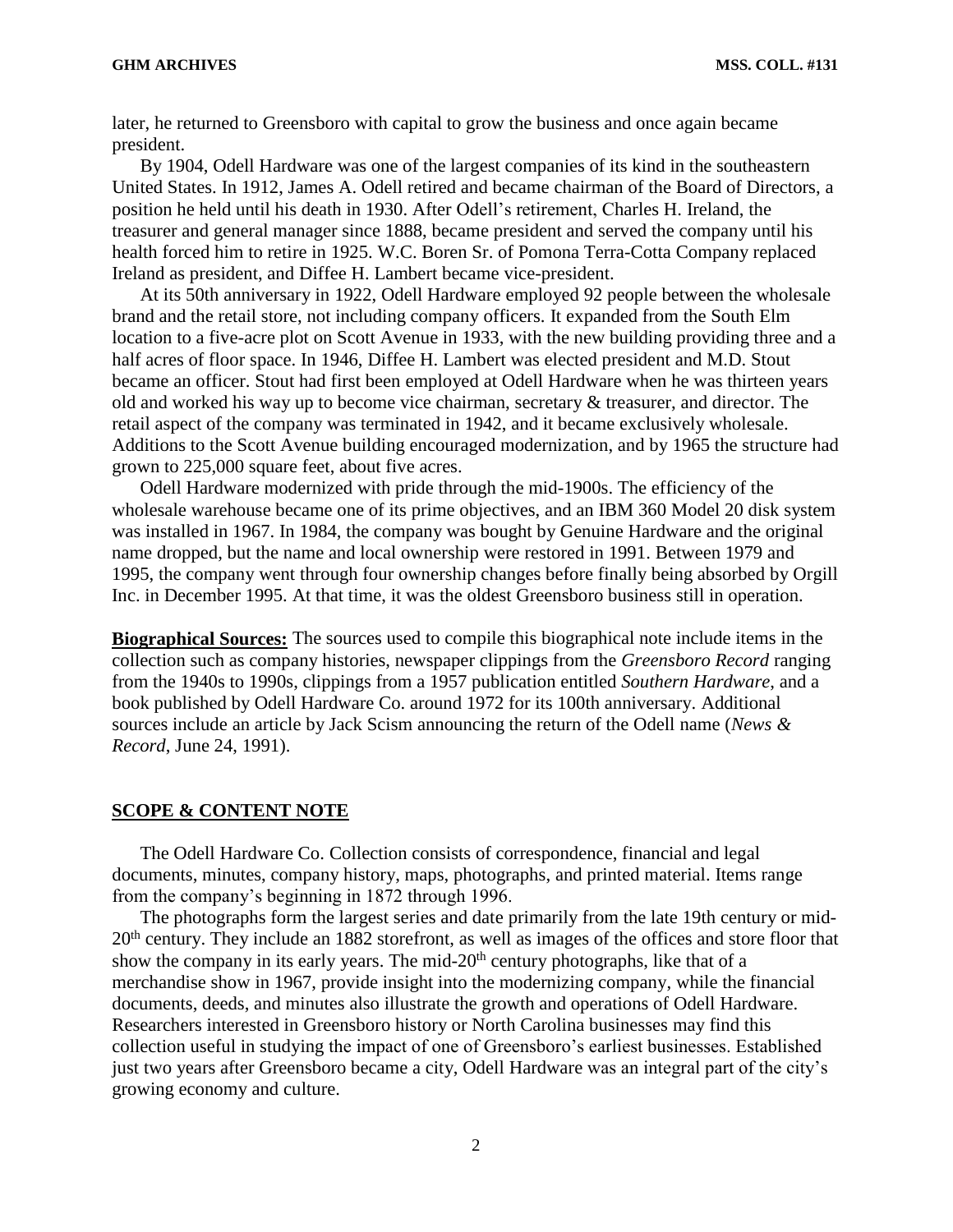#### **SERIES DESCRIPTIONS**

## **1. Correspondence. 3 folders (3 items). 1895-1992.**

The correspondence includes both incoming and outgoing letters. The most interesting item is a 1992 letter from Maryellen Higginbotham to M.D. Stout regarding early company records (1:1). Higginbotham attached pictures of the houses of I.M. Odell, J.A. Odell, George Sergeant and Daniel P. Foust, as well as a 1902 map of Greensboro. Outgoing correspondence includes an 1895 letter from Treasurer Charles Ireland to W.E. Griffan of Bynum, North Carolina (1:2). A 1953 letter from company Secretary and Treasurer M.D. Stout to C.A. Pitts describes a Remington Arms Company fishing trip that Stout attended with attached photos (1:3).

#### **2. Financial. 9 folders (39 items). 1882-1935.**

Financial documents consist of the tax returns of C.H. Ireland, account books, audit reports, insurance records, an inventory statement book, a plethora of invoices from 1882-1903, two stock certificate books from 1884 and 1920, and three Want books. A highlight of this series are the tax returns of Charles Ireland, which provide insight into the finances of an Odell employee (2:8). Of particular historical note, the invoices (2:5) and the account books (2:1) show what items customers were buying and how much they spent per visit. An insurance book for 1935 shows that the company had policies covering buildings, workers' compensation, forgery, and robbery (2:3).

## **3. Legal. 2 folders (14 items). 1872-1912.**

The legal documents consist of fourteen deeds that record the dates and locations of the company's land acquisitions in its early years.

#### **4. Minutes. 3 folders (3 items). 1920s, 1976-1980.**

This series contains two minute books, one for meetings with the company directors (4:1) and another for annual stockholder meetings (4:2). The directors' minute book includes important decisions like mergers, resignations, amendments, and sales reports. The stockholders' minute book is split into two parts for Odell Hardware Company and Statesville Hardware Company, which had the same ownership. Also included in the series is a 1929 contract establishing an annual stockholders meeting for Statesville Hardware Company (4:3).

### **5. Miscellaneous. 2 folders (5 items). 1940s-1950s.**

This series holds miscellaneous items of two different categories. The first is typed material on the history of the company produced to honor an Odell anniversary, as well as typed employee biographies (5:1). The pieces written for anniversaries provide a great resource for the timeline of the company, while the employee biographies list important members of the Odell team and their contributions. This series also includes two undated maps of North Carolina in the context of land for special plows (5:2).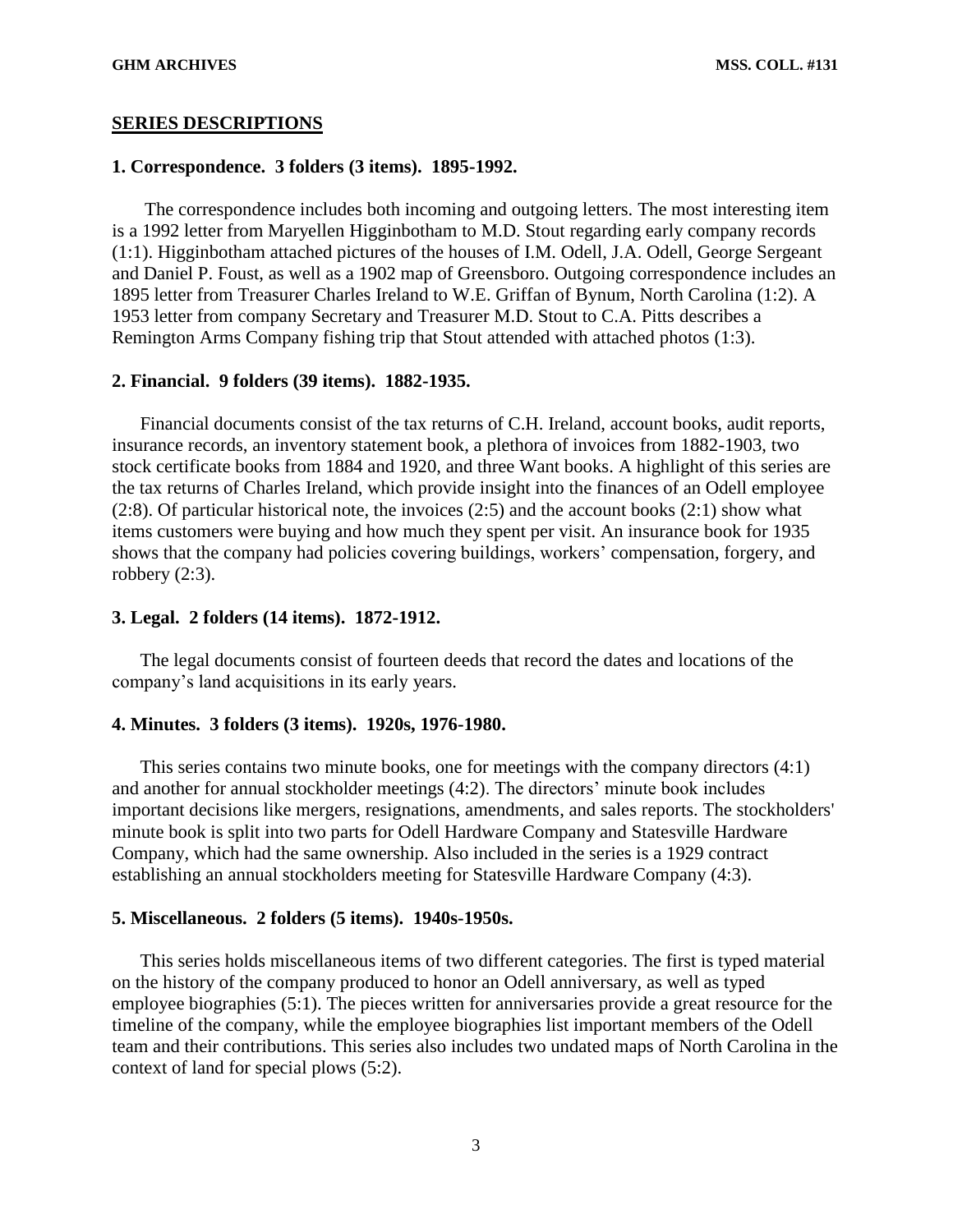### **6. Photographs. 17 folders (105 items). 1880s-1970s.**

The photographs encompass most of the history of the company and its employees. Of particular significance is an 1882 photo of the South Elm storefront (6:12). An image of the interior around the turn of the century shows the attention to detail and organization for which the store was famous. Other photographs show the company offices and a 1922 employee picnic (6:14). The majority of the photographs date from the 1950s and 1960s, and they include merchandise shows and retirement ceremonies for management. More formal photography consists of individual and group portraits through the 1970s (6:8-11). The construction of warehouses is documented along with finished warehouse interiors (6:15-17). Unique and insightful images show the company booth at the 1940 High Point Furniture Market (6:6) and the company bus (6:1), a dealer display service. The miscellaneous photographs include one of horses and carriages lined up in front of West Market Street Methodist Church and another of the Methodist Protestant Children's Home in High Point (6:7).

## **7. Printed Material. 16 folders (44 items). ca. 1880s-1990s.**

The printed materials include advertisements, catalogs, envelopes, magazine articles, maps, newspapers and clippings, and stickers. The highlight of the series are the catalogs. Brand catalogs, some affiliated with Odell Hardware and others exclusively a single brand's advertising pamphlet, include sporting goods, outdoor furniture, and tire chains (7:4-5). Full store catalogs list everything offered by the company in a hardback book (7:6-9). Dating from 1880, 1925, 1961 and 1963, they illustrate change over time.

Articles from magazines and newspapers provide additional insight into the company. Several magazine articles from 1957 announce the retirement of five salesmen, while pieces from 1957 and 1965 focus on modernization of the warehouses to improve customer service and reduce operating costs (7:12). Copies of newspaper clippings from a discarded scrapbook discuss a lawsuit involving a company lawyer and dishonest sales of stock (7:15). Also of note are a 1915 almanac (7:3) and a set of stickers possibly used as price tags (7:16).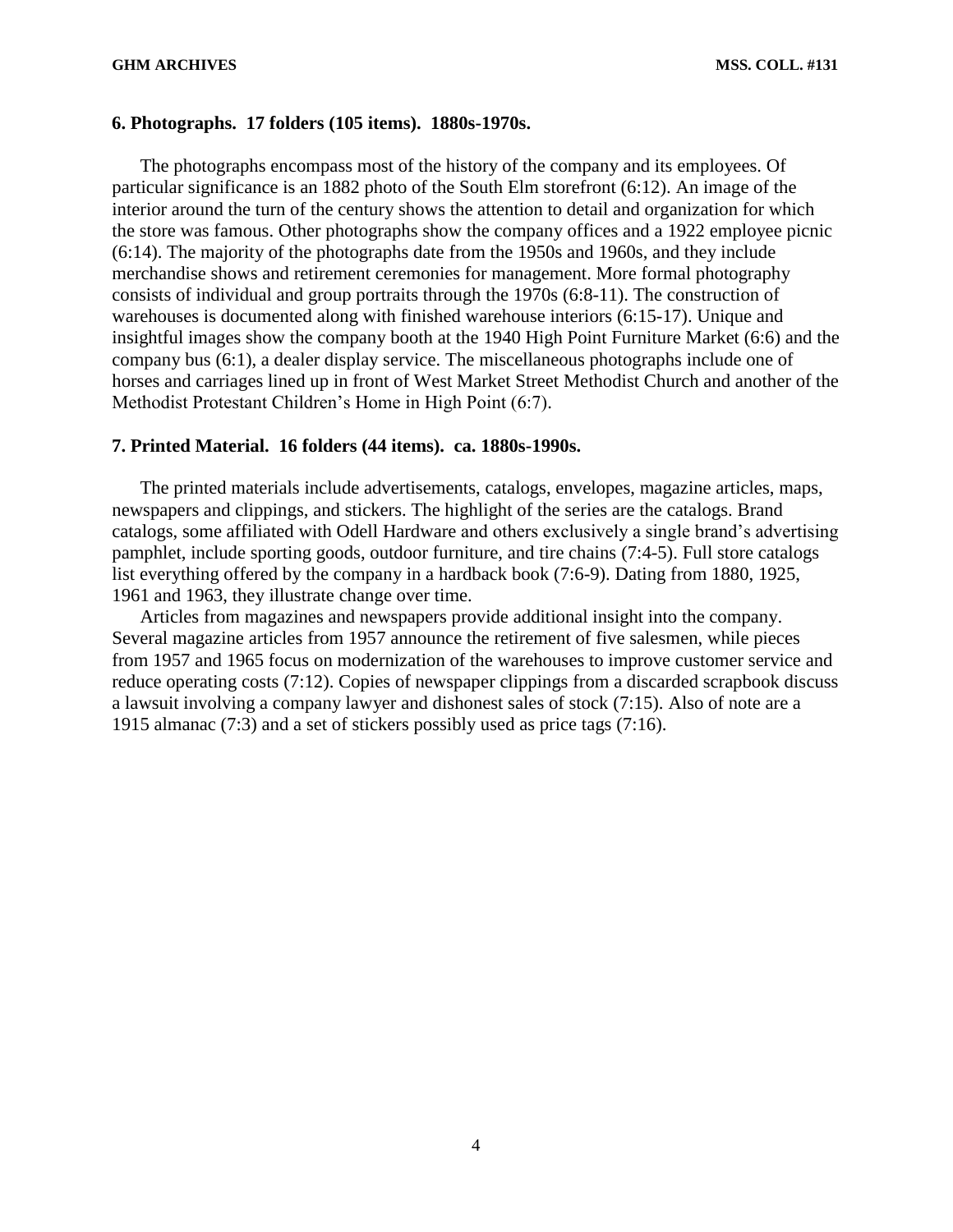## **FOLDER LISTING**

| <b>Series</b>  | <b>Folder</b>  | <b>Contents</b>                                   |                                                           |
|----------------|----------------|---------------------------------------------------|-----------------------------------------------------------|
|                |                | Correspondence                                    | -- Higginbotham, Maryellen to M.D. Stout (1992)           |
|                | $\overline{2}$ | 66                                                | -- Ireland, Charles to W.E. Griffan (1895)                |
|                | 3              | 66                                                | $-$ Stout, M.D. to C.A. Pitts (1953)                      |
| $\overline{2}$ | 1              | Financial                                         | -- Account Books (1890s-1903)                             |
|                | $\overline{2}$ | $\zeta \zeta$                                     | -- Audit Report (1923, July-December)                     |
|                | 3              | 66                                                | -- Insurance (1935)                                       |
|                | $\overline{4}$ | 66                                                | -- Inventory Statement (1885-1925)                        |
|                | 5              | 66                                                | -- Invoices (1882-1903)                                   |
|                | 6              | $\zeta \zeta$                                     | -- Stock Certificates (1884-1920)                         |
|                | 7              | 66                                                | -- Report of Examination (1919)                           |
|                | 8              | $\zeta \zeta$                                     | -- Tax returns (1917-1930)                                |
|                | 9              | $\zeta \zeta$                                     | -- Want books (1927-1932, n.d.)                           |
| 3              | 1              | Legal                                             | -- Deeds (1872-1899)                                      |
|                | 2              | $\zeta$ $\zeta$                                   | $-$ Deeds (1902-1912)                                     |
| $\overline{4}$ | 1              | Minutes                                           | -- Directors (1976-1980)                                  |
|                | $\overline{2}$ | $\zeta$ $\zeta$                                   | -- Stockholders (1920s)                                   |
|                | 3              | $\mbox{\bf G}$                                    | -- Stockholders -- Annual meeting agreement (1929)        |
| 5              | 1              | Miscellaneous                                     | -- Company History (1940s-1950s)                          |
|                | 2              |                                                   | -- Maps -- Tobacco Plow (ca. 1940)                        |
| 6              | $\mathbf{1}$   | Photographs                                       | -- Bus (ca. 1954)                                         |
|                | $\overline{2}$ |                                                   | -- Employees at work (1950s-1960s)                        |
|                | 3              | $\zeta \zeta$                                     | -- Events -- Ceremonial/Officers (1950s-1960s)            |
|                | 4              | 66                                                | -- Events -- Company Wide/Public (1950s-1960s)            |
|                | 5              | $\zeta\,\zeta$                                    | -- Events -- Merchandise Show (negatives & prints, 1960s) |
|                | 6              | 66                                                | -- High Point Furniture Market booth (1940)               |
|                | $\overline{7}$ | $\zeta \zeta$                                     | -- Miscellaneous (ca. 1890s-1920s)                        |
|                | 8              | $\,$ $\,$ $\,$ $\,$                               | -- Portraits -- Group (1950s-1960s)                       |
|                | 9              |                                                   | -- Portraits -- Individuals (late 1800s)                  |
|                | 10             | 66                                                | -- Portraits -- Individuals (1950s-1960s)                 |
|                | 11             | 66                                                | $-$ Portraits $-$ M.D. Stout (1970s)                      |
|                | 12             | 66                                                | -- Storefront (1882)                                      |
|                | 13             | $\!\!\!\zeta\,\zeta\!\!\!\zeta\!\!\!\zeta$        | -- Storefront glass copy negative (1882)                  |
|                | 14             | $\zeta \zeta$                                     | -- Store/Company culture (ca. 1880s-1922)                 |
|                | 15             | 66                                                | -- Warehouse -- Construction (1964-1965)                  |
|                | 16             | 66                                                | -- Warehouse -- Exterior (1995, n.d.)                     |
|                | 17             | $\zeta \zeta$                                     | -- Warehouse -- Interior (1956)                           |
| $\overline{7}$ | 1              | Printed Material                                  | -- 100th Anniversary Book (ca. 1972)                      |
|                | $\overline{2}$ | $\boldsymbol{\varsigma}$ $\boldsymbol{\varsigma}$ | -- Advertisements/Price Lists (1880s-90s)                 |